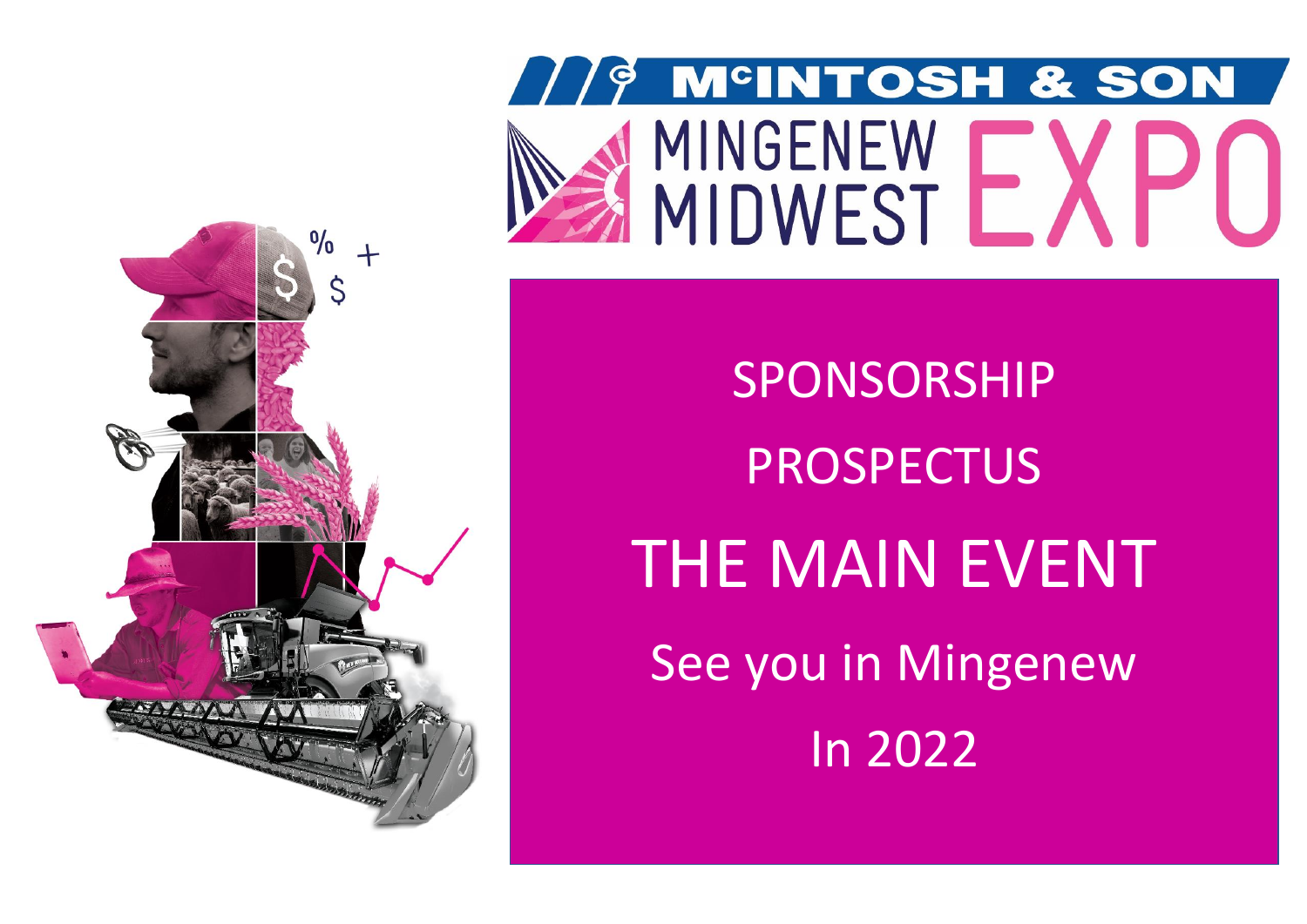## A message from our Chair, Andrew Cosgrove

For many of the Mingenew Expo board, volunteers, staff, corporate partners, and exhibitors 2021 was a challenging year on many levels. The uncertainty created by the global pandemic has served up challenges that many didn't see coming – from supply chain issues and labour shortages to the emotional impact of not being able to see loved ones living overseas or just over the border. In the Midwest many of us experienced the devastation of Tropical Cyclone Seroja and a season in farming that has had some high highs and some days that have been just plain tough going. In amongst all of this rural communities have continued to support each other, prosper and grow as the rest of the world has come to discover something that we already know -agriculture is a great industry and community to be a part of. Whether you are in the paddock, the office, the research lab, the media, the workshop or the kitchen; being part of ag in 2021 has been a highlight for many people.

August 2021 saw the successful return of Expo in its traditional format. The return of crowds of familiar and new faces to our little town helped us achieve big things. In September I was privileged to be able to present a cheque for \$50,000 to the Lord Mayor's Distress Relief Fund for Tropical Cyclone Seroja. These funds have since been distributed to families across the Midwest towns that felt the devastation of the cyclone in April. The same families and communities that have supported Expo over the past 39 years were the people we wanted to help.

Mingenew is my family home and a community that myself and my fellow board members are very proud to be part of. We are very grateful for the support of our corporate partners and exhibitors who understand the power of making connections and giving back to the people who support them and their businesses. We are looking forward partnering with you again to host Expo 2022.

Expo 2022 will see some changes to our event in terms of site layout, special events, new sponsors, and new opportunities for exhibitors to get the most out of their Expo experience, but one thing will remain the same –the enduring connections that the Mingenew Community has with all our Expo visitors, exhibitors, and partners, not to mention the genuinely warm welcome that our volunteers and staff provide to new and old friends.

On behalf of the Mingenew Expo Board and Staff I invite you to join us, and we'll see you in Mingenew in 22!

Yours sincerely

Andrew Cosgrove

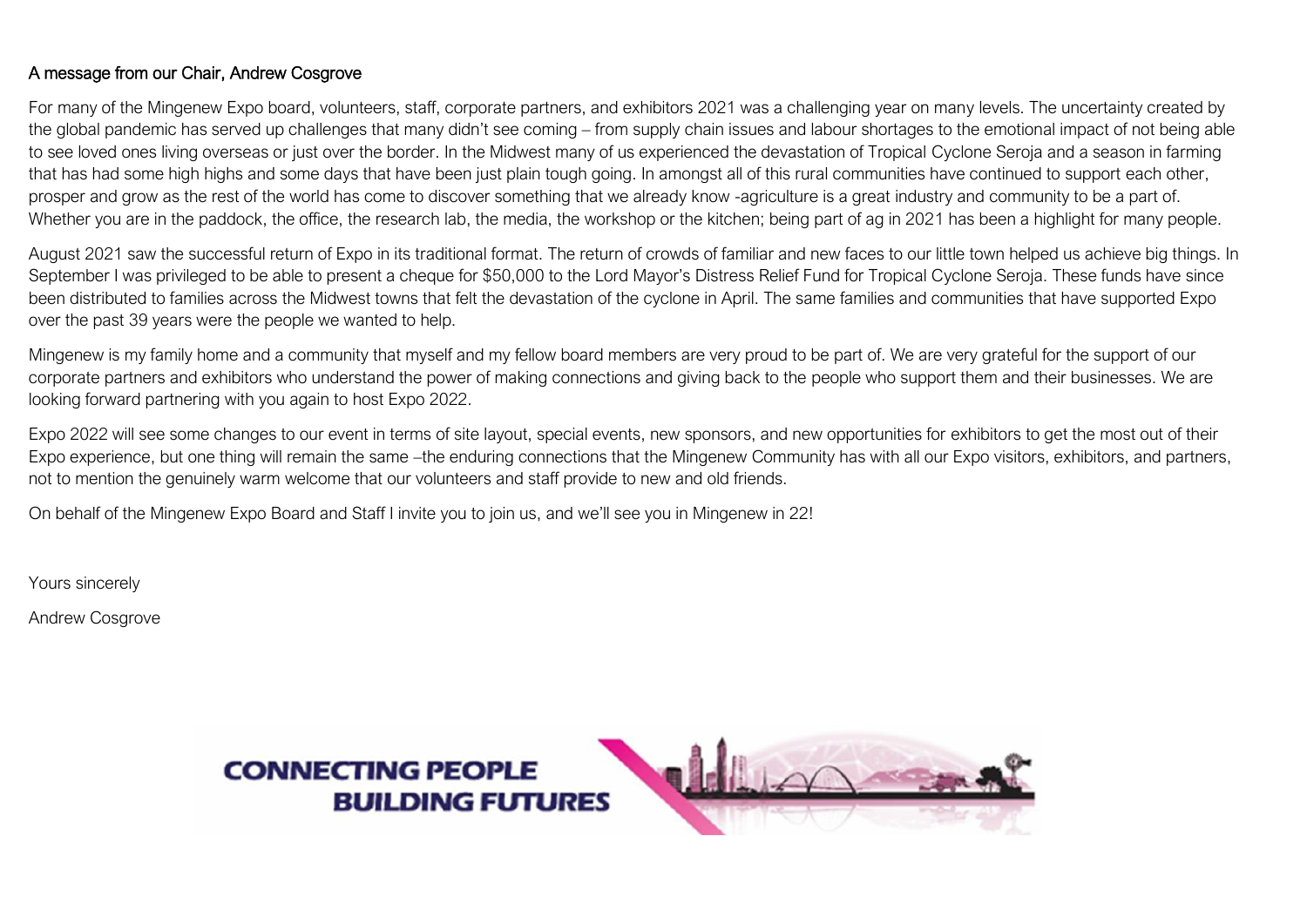## Sponsorship Benefits

| Partnership<br>Levels | <b>Diamond</b><br>*** Not Available*** | <b>Platinum</b><br>*** Not Available*** | Gold                   | <b>Silver</b>     | <b>Bronze</b>   |
|-----------------------|----------------------------------------|-----------------------------------------|------------------------|-------------------|-----------------|
| <b>Exclusivity</b>    | Max 1 Partner                          | Max 1 Partner                           | Max 2 Partners         | Maximum 3         | Unlimited       |
| Naming Rights         | Entire Expo Event                      | Seminar Tent                            | None                   | <b>None</b>       | None            |
|                       | McIntosh & Son                         | <b>Nutrien Ag Solutions</b>             |                        |                   |                 |
| Contribution          | $$20,001 - $30,000$ &                  | \$10,001-\$20,000 &                     | \$4001-\$10,000 &      | $$1,001 - $4,000$ | $$500 - $1,000$ |
|                       | In-kind                                | In-kind                                 | In-kind                | & In-kind         | & In-kind       |
| Complimentary         | 20                                     | 15                                      | 10                     | 5                 | 2               |
| <b>Tickets</b>        |                                        |                                         |                        |                   |                 |
| <b>Discounted</b>     | Unlimited up to 50%                    | 15 at 50% discount                      | 10 at 50% discount     | 5 at 50%          |                 |
| tickets               |                                        |                                         |                        | discount          |                 |
| <b>Exhibitor</b>      | Free site up to \$5000                 | Free site up to \$2500                  | Free site up to \$1000 | 40% off site fees |                 |
| discount              | Premium site location                  | Prominent Site location                 |                        | up to \$500       |                 |
| Value                 | \$5400                                 | \$2650                                  | \$1100                 | \$550             | \$40            |

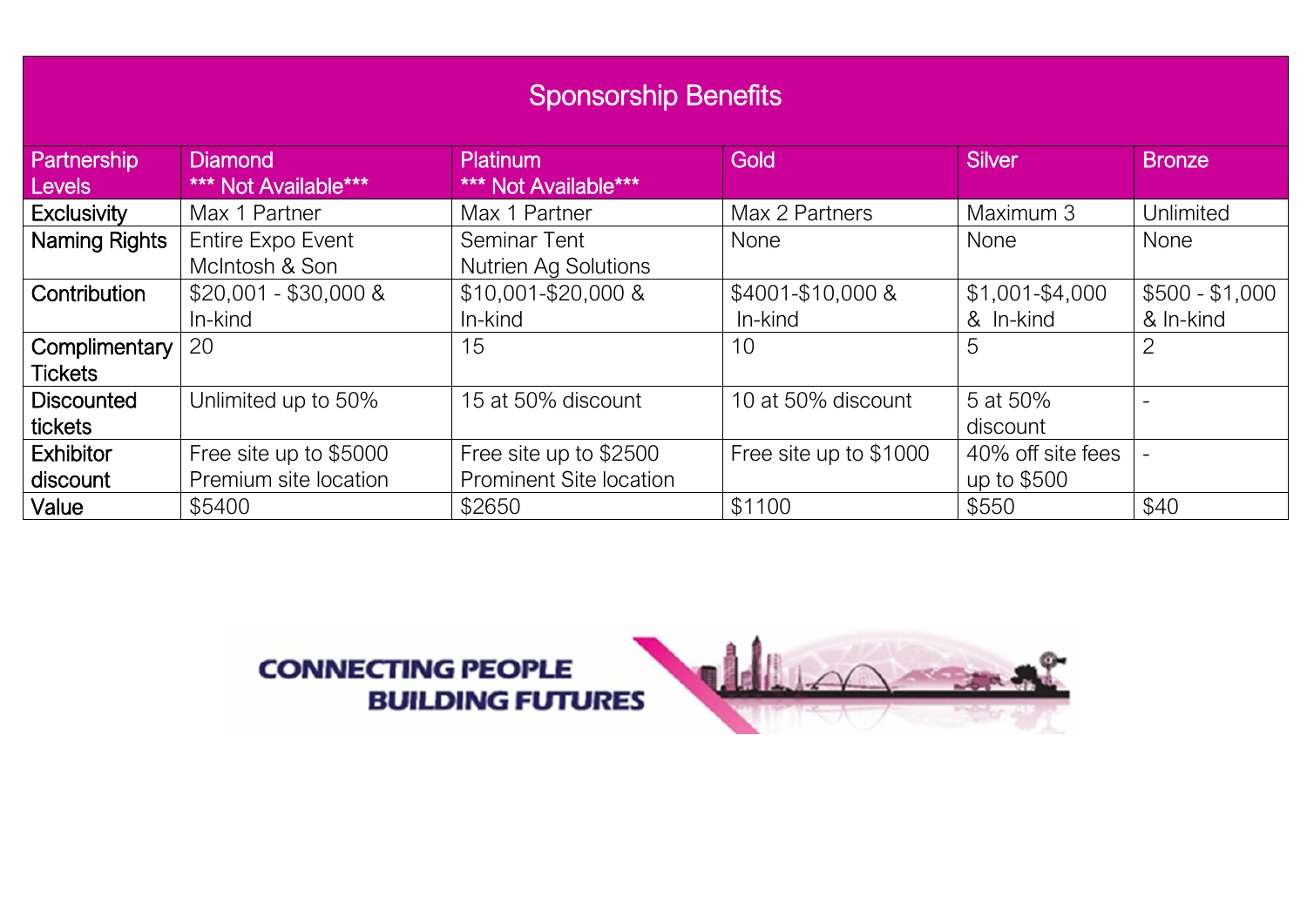| <b>Sponsorship Benefits</b> |                                                                                                                                                                                                                                                                                                                                                                                                                                                                                                                           |                                                                                                                                                                                                                                                                                                                                                                                     |                                                                                                                                                                                                                                                                                                                                                                  |                                                                                                                                                           |                                                                                                                                               |  |  |  |  |
|-----------------------------|---------------------------------------------------------------------------------------------------------------------------------------------------------------------------------------------------------------------------------------------------------------------------------------------------------------------------------------------------------------------------------------------------------------------------------------------------------------------------------------------------------------------------|-------------------------------------------------------------------------------------------------------------------------------------------------------------------------------------------------------------------------------------------------------------------------------------------------------------------------------------------------------------------------------------|------------------------------------------------------------------------------------------------------------------------------------------------------------------------------------------------------------------------------------------------------------------------------------------------------------------------------------------------------------------|-----------------------------------------------------------------------------------------------------------------------------------------------------------|-----------------------------------------------------------------------------------------------------------------------------------------------|--|--|--|--|
| Partnership                 | <b>Diamond</b>                                                                                                                                                                                                                                                                                                                                                                                                                                                                                                            | Platinum                                                                                                                                                                                                                                                                                                                                                                            | Gold                                                                                                                                                                                                                                                                                                                                                             | Silver                                                                                                                                                    | <b>Bronze</b>                                                                                                                                 |  |  |  |  |
| Levels                      | <b>Major Event Sponsor</b>                                                                                                                                                                                                                                                                                                                                                                                                                                                                                                |                                                                                                                                                                                                                                                                                                                                                                                     |                                                                                                                                                                                                                                                                                                                                                                  |                                                                                                                                                           |                                                                                                                                               |  |  |  |  |
| Marketing                   | 4 PA Announcements                                                                                                                                                                                                                                                                                                                                                                                                                                                                                                        | 3 PA Announcements                                                                                                                                                                                                                                                                                                                                                                  | 2 PA Announcements                                                                                                                                                                                                                                                                                                                                               | 2 PA announcements                                                                                                                                        | 1PA Announcement                                                                                                                              |  |  |  |  |
|                             | Logo incorporated into Expo logo<br>Large logo on all Expo<br>promotions & publications<br>Large logo on the Expo website &<br>social media platforms including<br>Facebook banners<br>Reposts/Shares on Expo social<br>media<br>Link on Expo website<br>Business named in all digital<br>advertising Including radio<br>Inclusion in event program -<br>editorial and advertising<br>Invitation for 3 x guest speakers<br>Continued promotion of your<br>business via Expo marketing<br>throughout the year & post event | Medium size logo on all Expo<br>promotions & publications<br>Medium logo on all Expo website<br>& social media platforms<br>Reposts/shares on Expo social<br>media<br>Link on website<br>Inclusion in event program -<br>editorial and advertising<br>Business name included on<br>media promotions (radio)<br>Invitation for 2 x guest speakers<br>Medium sign at entrance / venue | Logo on website &<br>promotion of your<br>support<br>Logo on Expo website<br>& social media<br>platforms<br>Reposts/shares on<br>Expo social media<br>leading up to and<br>during the event<br>Thank you post on<br>Facebook & Twitter<br>Link on website<br>Inclusion in event<br>program - editorial<br>and advertising<br>Invitation for 1 x guest<br>speaker | Logo included on<br>website<br>Reposts/shares on<br>Expo social media<br>leading up to and<br>during the event<br>Thank you post on<br>Facebook & Twitter | Logo on website<br>Reposts/shares on<br>Expo social media<br>leading up to and<br>during the event<br>Thank you post on<br>Facebook & Twitter |  |  |  |  |
|                             |                                                                                                                                                                                                                                                                                                                                                                                                                                                                                                                           |                                                                                                                                                                                                                                                                                                                                                                                     | Signage at entry to                                                                                                                                                                                                                                                                                                                                              |                                                                                                                                                           |                                                                                                                                               |  |  |  |  |
|                             | Large banner at entrance                                                                                                                                                                                                                                                                                                                                                                                                                                                                                                  |                                                                                                                                                                                                                                                                                                                                                                                     | sponsored venue                                                                                                                                                                                                                                                                                                                                                  |                                                                                                                                                           |                                                                                                                                               |  |  |  |  |
| Your                        | Exclusive area at the Evening                                                                                                                                                                                                                                                                                                                                                                                                                                                                                             | Exclusive area at the Evening                                                                                                                                                                                                                                                                                                                                                       |                                                                                                                                                                                                                                                                                                                                                                  |                                                                                                                                                           |                                                                                                                                               |  |  |  |  |
| customers                   | Entertainment from 4pm -4.30pm                                                                                                                                                                                                                                                                                                                                                                                                                                                                                            | Entertainment from 4.30pm -5pm                                                                                                                                                                                                                                                                                                                                                      |                                                                                                                                                                                                                                                                                                                                                                  |                                                                                                                                                           |                                                                                                                                               |  |  |  |  |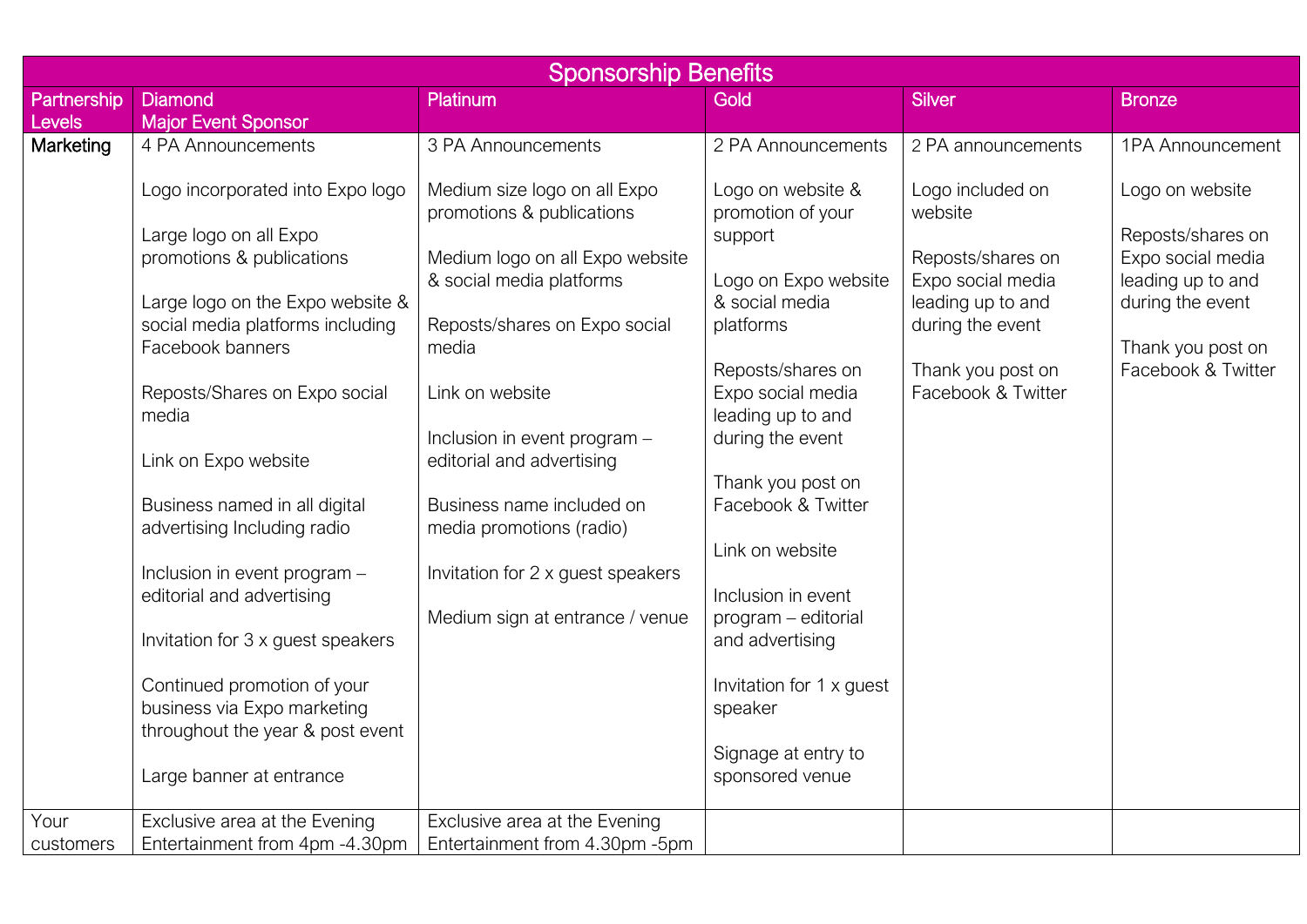## Collaborate, Communicate, Celebrate What people say about Mingenew Midwest Exponential Control and the control of the control of the control of th **1 DAY ONLY** i í Latest R & D **Evening Entertainment** Food Equipment Face-to-face engagement

"Congratulations! The input by so many young people of the district is very heartening. A great job by you all.

It is also a compliment that the 'older' generation are still involved with their skills, expertise, and hands-on efforts.

A valuable event that needs to continue to promote local community, importance of agriculture and 'a voice in the wilderness' that rural WA is still alive and well."

"You're doing a great job. Thank you for giving us the opportunity to earn money for our clubs/groups. Expos a fun family event and it's great for our town.

"Congratulations on being prepared to think outside the box and try new things"

"Thanks again for having us on board, was an absolute pleasure working with the whole team – also a huge credit to you all for a fantastic event CONGRATULATIONS.

I would also like to report we enjoyed the Expo, another well run event, this is our second year attending the event and look forward to many more.

"Well worth the travel"  $\blacksquare$  We will see you in Mingenew  $\Omega$ "

## **CONNECTING PEOPLE BUILDING FUTURES**